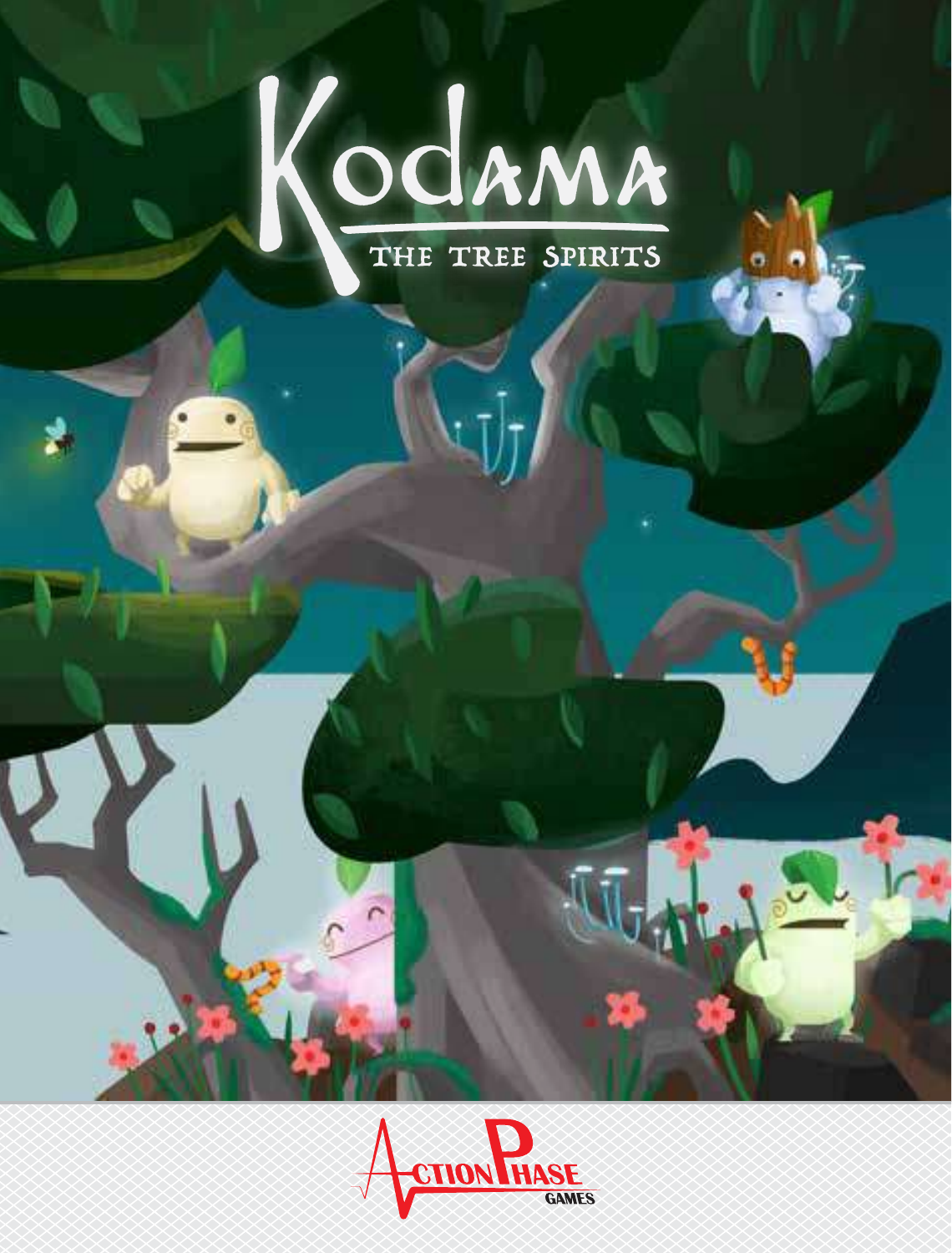The forest is growing fast! As caretakers for Kodama, the tree spirits, you must keep the forest a healthy and lush home for your little friends. Over three growing seasons, you must cultivate trees with the right mix flowers, animals, and branch arrangements to make your Kodama as happy as possible. Whoever cares for their Kodama best will be remembered for generations!

*Kodama: The Tree Spirits* allows players to grow a tree by placing branch cards in clever arrangements, being careful to leave room for future growth. At the end of each round, one Kodama will award you points for how well your tree suits its needs. With beautiful art and innovative tactics, Kodama is a great game for the whole family.

The winner of Kodama is the player who scores the most points, shown as  $\hat{\phi}$ . Players score points in two ways:

- The first is by placing branch cards with icons that match the icons on branch cards that connect to it.
- The second is by playing Kodama cards.







*12 Player tokens*<br> *(2 for each icon) 1 First player marker 6 Trunk cards 1 Score track* 



*65 Branch cards 20 Kodama cards*







*12 Decree cards (4 Spring, 4 Summer, 4 Fall)*



*6 Trunk cards*



# **Components**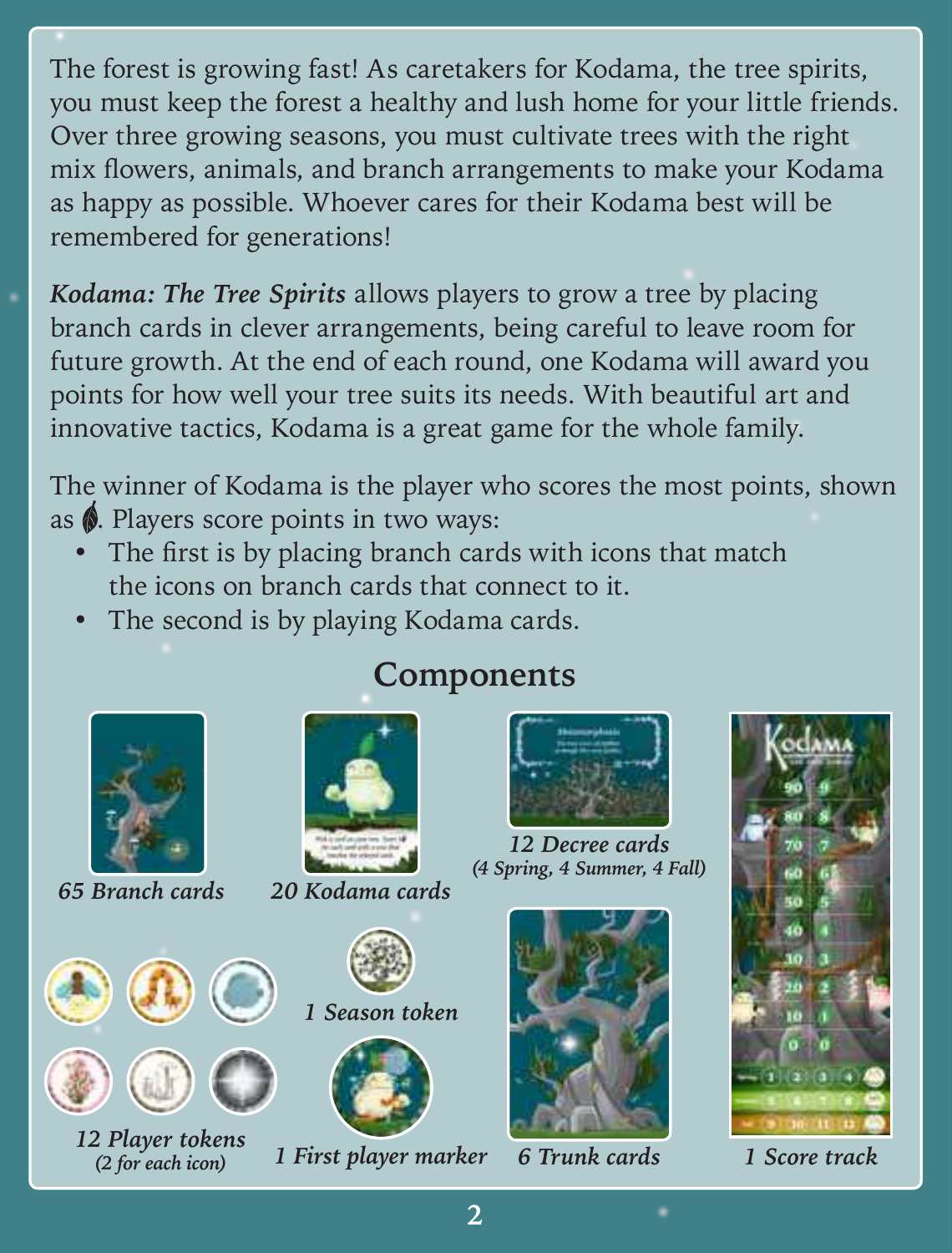## **Anatomy of the Cards**



*Branch Card* Each branch card features an assortment of six possible icons: caterpillars, clouds, fireflies, flowers, mushrooms, and stars. The branches themselves come in a variety of organic shapes.



*Kodama Card* Each Kodama card depicts a tree spirit and the conditions they prefer for their new home.



*Trunk Card* Each trunk card features one icon unique to that trunk. Several branches emerge from the trunk and extend beyond the card's borders.



*Decree Card*

Each Decree card sets a special play condition for Spring, Summer, or Fall. You can tell which season a decree belongs to by looking at the card back.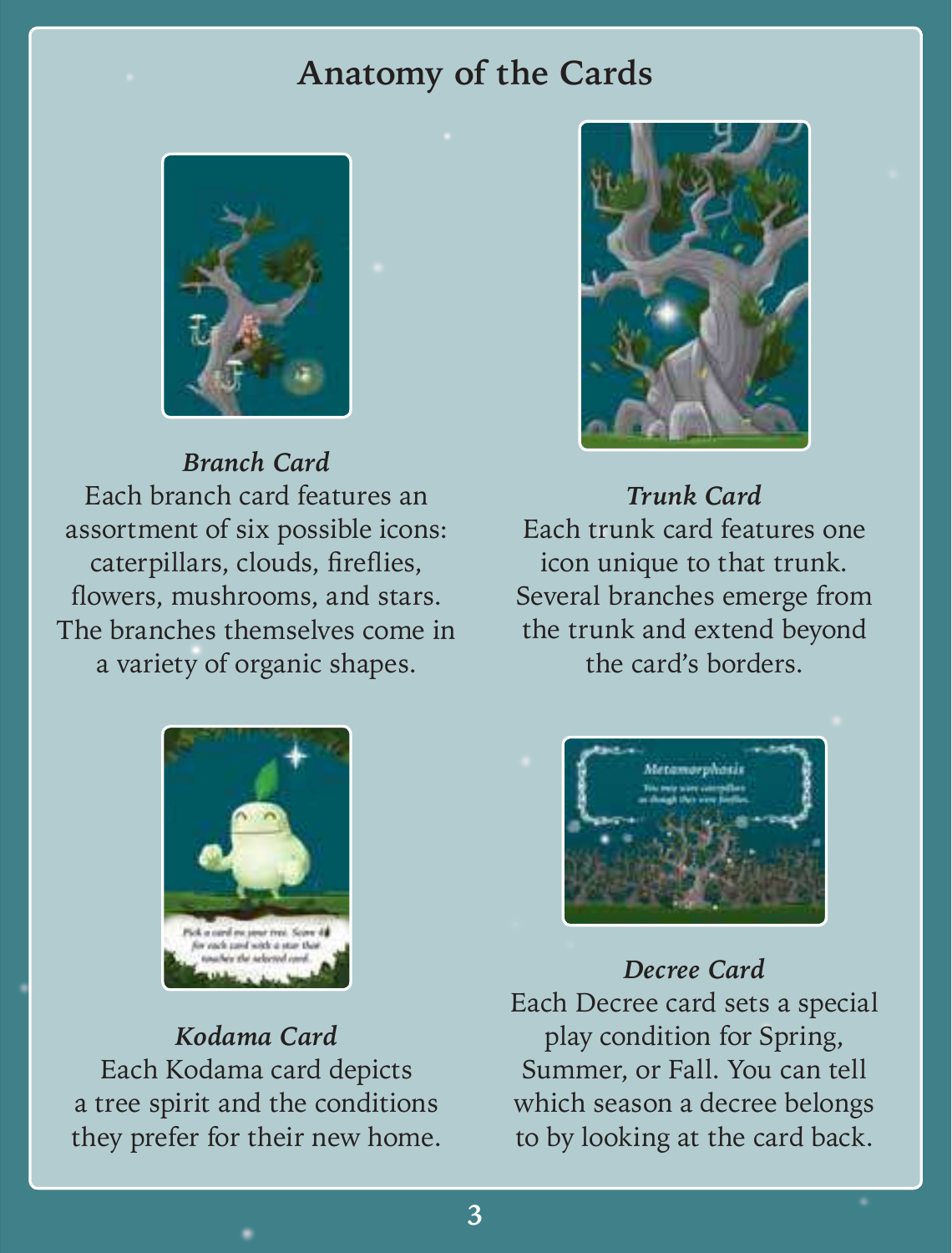# **Setup**

- 1. Set the score track on the table. Place the season token on the season track on the word "Spring."
- 2. Give each player a random trunk card. Place your trunk card at the edge of the table so that the tree grows from you toward the middle of the table.
- 3. Place the player tokens that match the icon on your trunk on the two spaces marked "0" on the score track. Example: If your trunk has a mushroom on it, your player pieces will be the two with the mushroom on them.
- 4. Shuffle all of the Kodama cards together then deal four to each player.
- 5. Shuffle the Decree cards for each season separately. Set one Decree card for each season facedown to the side of the play area.
- 6. Return any unused Kodama cards, Decree cards, trunk cards, and player tokens to the box.
- 7. Shuffle all of the branch cards together to form the deck. Keep it facedown beside the play area.
- 8. Draw three branch cards from the top of the deck and set them faceup in the middle of the table to form the display.
- 9. The player wearing the most green starts the game as the first player. Give that player the first player marker.

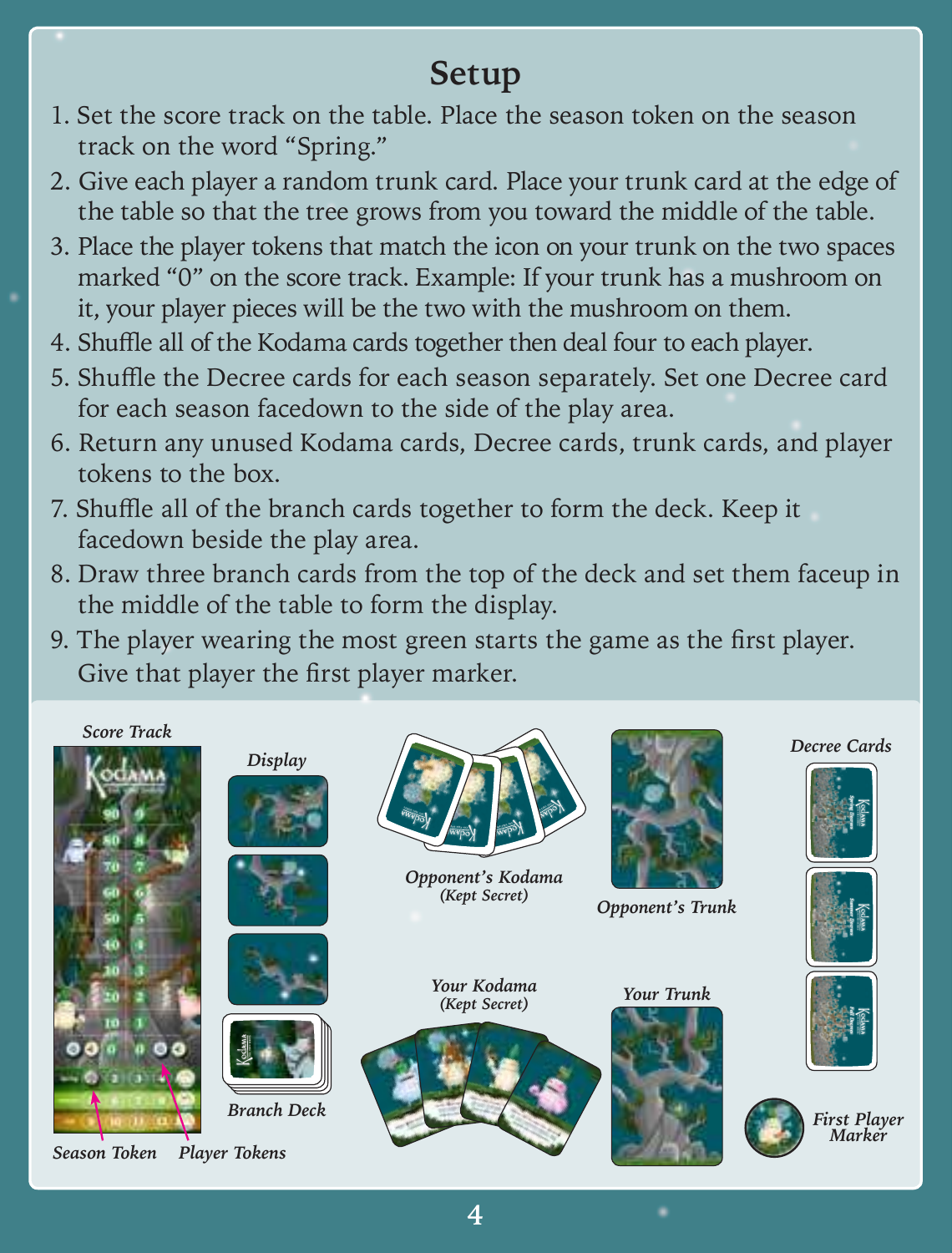## **Game Play**

*Kodama: The Tree Spirits* is played over three Seasons. Each Season is divided into a Decree Phase, a Growing Phase, and a Kodama Phase.

In the Decree Phase, the Guardians of the Forest set unique conditions for the players.

During each Growing Phase, players grow their trees to make them more enticing to the Kodamas in their care. The Growing phase is divided into four rounds in which each player takes one turn growing their tree.

In the Kodama phase, players choose one of their Kodama to live in the tree and the Kodama awards points.

### *Decree Phase*

Reveal one Decree card and the first player reads it aloud for all players. This card will set a special rule for players to follow during that season, which will make more sense once you've read the rest of these rules. For now, keep the Decree card for this season visible and accessible to all players. During the second and third Decree Phases, discard the Decree card from the previous season.





*Spring Decrees Deck Revealed Decree card for Spring season*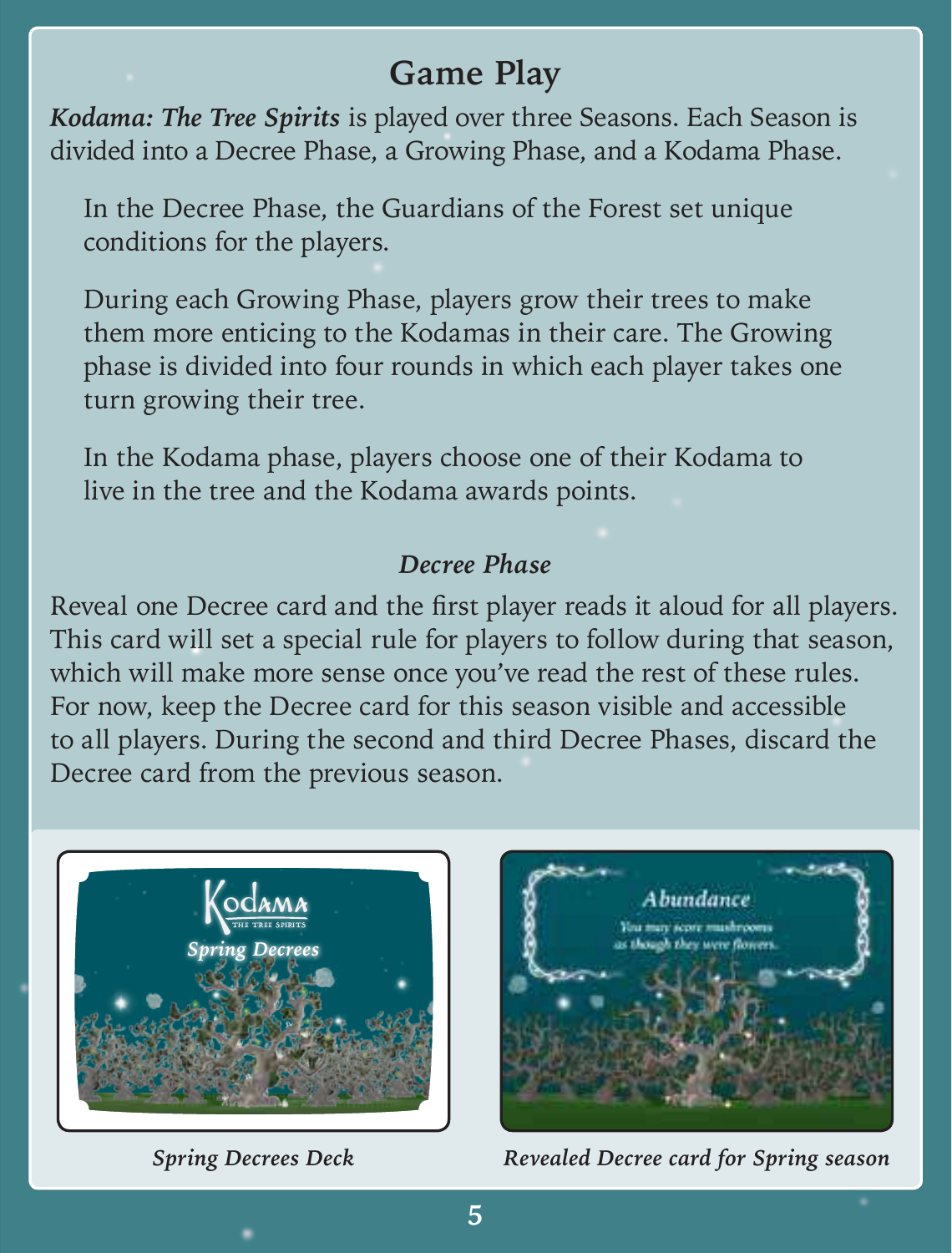### *Growing Phase*

Starting with the first player, players take turns in clockwise order. On your turn, take the following steps in order:

- *1. Play a branch card:* Choose a branch card from the display. Connect that card to your tree. When placing a branch card, you must abide by the following rules:
- Notice where the branch extends off the edge of the card? That part must touch the branch of another card. (In other words, it should look like a growing branch.)
- The newly added card can only touch one other card.
- You must not cover any of the features.
- Your branch card must not hang over the edge of the table.
- You cannot place a branch card that would cause you to score more than 10 points this turn. (See Step 2 below.) This 10-point maximum does not include any points gained from Decree cards.
- Try not to move any of the other cards on your tree. Once has a branch card has been scored, it is not allowed to be moved.

*Example of Placing a Branch Card* You've just taken a card from the display and you want to add it to the tree on the right. You test out a few locations first to see if they are legal.

- A. Hangs over the edge of the table, so it is illegal.
- B. Visibly overlaps more than one card and partially covers a feature on the card underneath, so it is illegal.
- C. Directly touches only one card, doesn't cover a feature, and doesn't overhang the table, so it is allowed.



**6**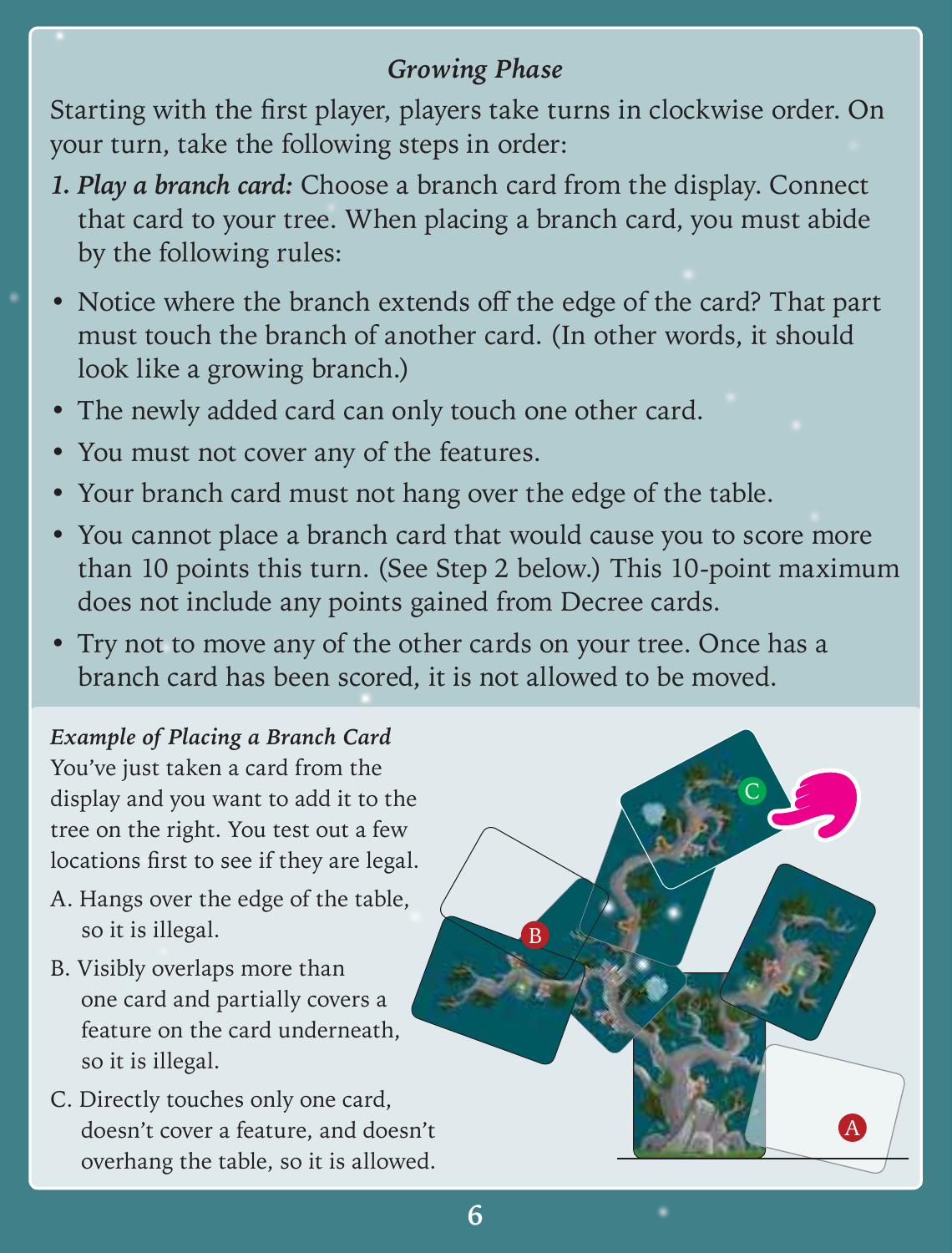- *2. Score points:* After placing a branch card, look at the icons on that card. You score 1 point for each instance of those icons in that contiguous line of cards. You do not score points for other instances of that icon if they are not part of this contiguous line of cards.
- You only score points based on the icons on the branch card you added this turn.
- Those icons must be part of a contiguous line of cards with the card you just added. Any other icons elsewhere on the tree do not score points.
- The contiguous line of cards extends from the card you just added, continuing down toward the trunk or until the shared icons do not appear on a card.

#### *Example of Scoring*

- A. You just placed a card featuring two fireflies, one pink flower, and one caterpillar. Tracing this line of cards down to the trunk, you score 1 point for each firefly and caterpillar on those contiguous cards, including the card you just placed. (Noted by checkmarks.) 9 points total!
- B. Though you do have a flower on your newly placed card, you won't score for the flowers because this card interrupts that contiguous line.
- C. You won't score the fireflies on this card because it's not part of the contiguous line of cards tracing from the card you just placed down to the trunk. Scoring never "doubles back" even if the branch forks.



**3. Refill the display:** Add a card from the top of the deck to the display faceup. If you are the first player, advance the season token one space on the season track.